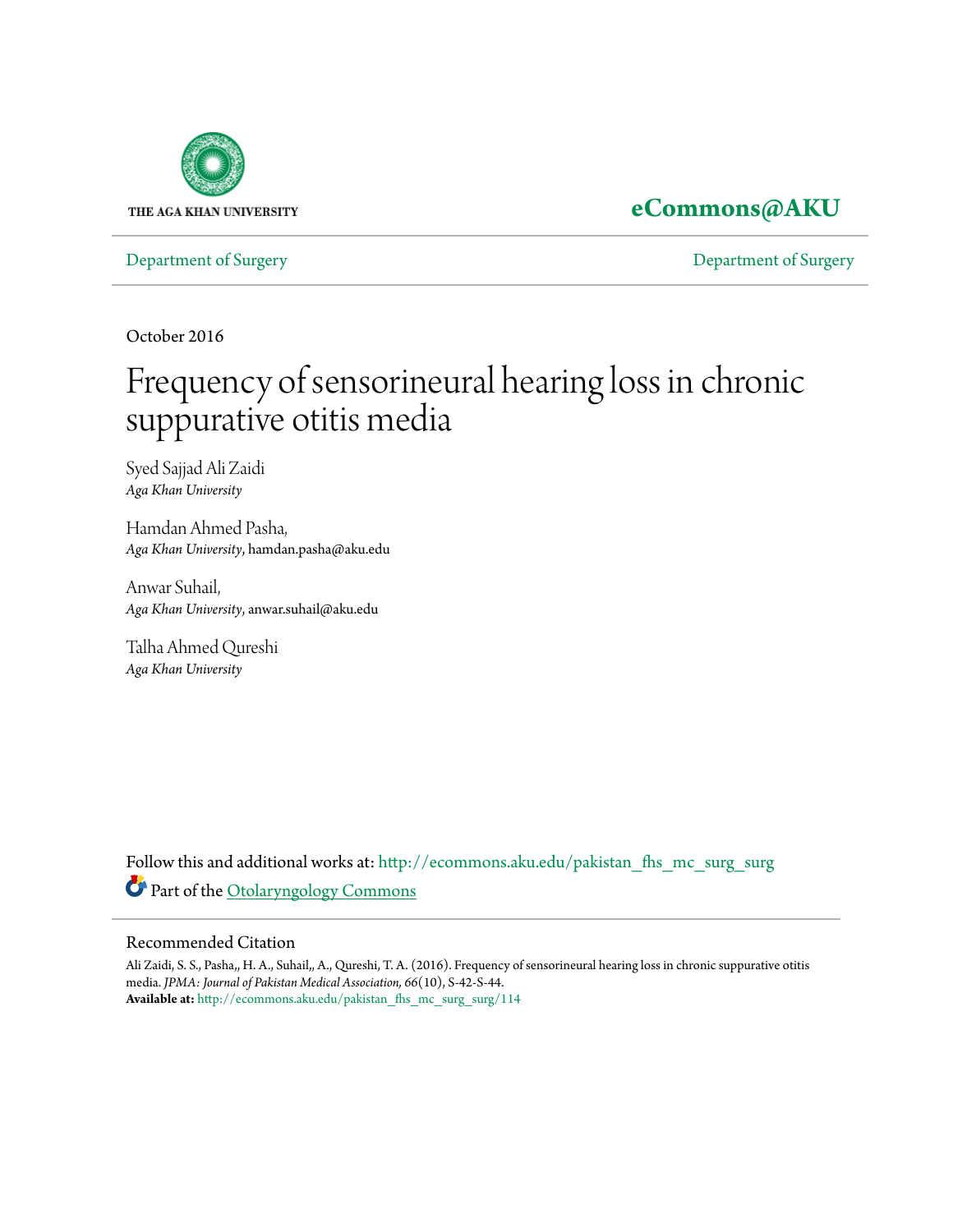# **ENT, HEAD AND NECK SURGERY**

### SHORT REPORT

### **Frequency of Sensorineural hearing loss in chronic suppurative otitis media**

Syed Sajjad Ali Zaidi, Hamdan Ahmed Pasha, Anwar Suhail, Talha Ahmed Qureshi

#### **Abstract**

Chronic suppurative otitis media (CSOM) is defined as chronic otorrhea (i.e., lasting > 6-12 weeks) through a perforated tympanic membrane. It is generally associated with some degree of conductive hearing loss. However, recurrent ear infections due to perforated eardrum result in absorption of toxins and macromolecules into the cochlea leading to sensorineural hearing loss (SNHL). We planned to determine the frequency of sensorineural hearing loss in chronic suppurative otitis media. A descriptive cross-sectional study was conducted at Aga Kgan University Hospital, Karachi, from October 2013 to March 2014. Average threshold of speech frequencies was calculated via pure tone audiogram for both diseased and normal contralateral ear. A mean of >25db in diseased ear was labelled as positive case for SNHL. SNHL was reported in 64(52%) patients and the frequency was found to increase with increasing duration. Patients with CSOM should be counselled regarding the risk of developing SNHL if left untreated.

**Keywords:** Sensorineural hearing loss, SNHL, Chronic suppurative otitis media, CSOM, Tympanic membrane, Recurrent otitis media, Deafness.

#### **Introduction**

The chronic ear disease includes a number of various entities, like chronic otitis media, chronic suppurative otitis media (COSM), chronic mastoiditis, tympanosclerosis, cholesterol granuloma etc. CSOM, a chronic infection of the middle ear, defined as chronic otorrhea (i.e., lasting >6-12 wk) through a perforated tympanic membrane  $(TM)$ ,<sup>1</sup> is highly prevalent worldwide and is the major aetiological factor responsible for hearing loss among children and young adults. According to the World Health Organisation (WHO), there is a prevalence of as high as 7% in the

Department of Otolaryngology, Head and Neck Surgery, Aga Khan University Hospital, Karachi, Pakistan.

**Correspondence:** Hamdan AhmedPasha.Email: hamdan.pasha@aku.edu

developing world2 and this is thought to be a result of overcrowding and poor socioeconomic status.

Chronic otitis media is generally associated with some degree of hearing loss, which is often the patient's chief complaint. This hearing loss is usually conductive, resulting from TM rupture and/or changes in the ossicular chain due to fixation or erosion caused by the chronic inflammatory process.

Traditionally, CSOM is divided into atticoantral and tubotympanic types. In atticoantral disease there is scanty discharge with foul smell, perforation of TM usually involves the margins of TM and the disease is associated with cholesteatoma, granulations and other complications. In tubotympanic disease, there is profuse recurrent ear discharge with central TM perforation. This type is not associated with cholesteatoma and other complications — considering this a safe disease there is a general trend among treating physicians and patients to delay surgical repair and only conservative medical treatment is given for recurrent episodes of infections, even for years.

However, the safety of this disease is questionable in terms of hearing stability. Chronic inflammatory processes in the middle ear affect the inner ear hearing mechanism. Recurrent ear infections due to perforated ear drum result in absorption of toxins and macromolecules into the cochlea through the thin round window membrane leading to sensorineural hearing loss (SNHL). <sup>3</sup> Several studies regarding SNHL in CSOM showed differing results. Some of them showed no significant SNHL whereas others concluded with recommendations for early treatment due to significant SNHL loss. 4

The current study was planned to determine the frequency of SNHL in CSOM patients.

#### **Methods and Results**

The descriptive, cross-sectional study was conducted at the Department of Otorhinolaryngology, Aga Kgan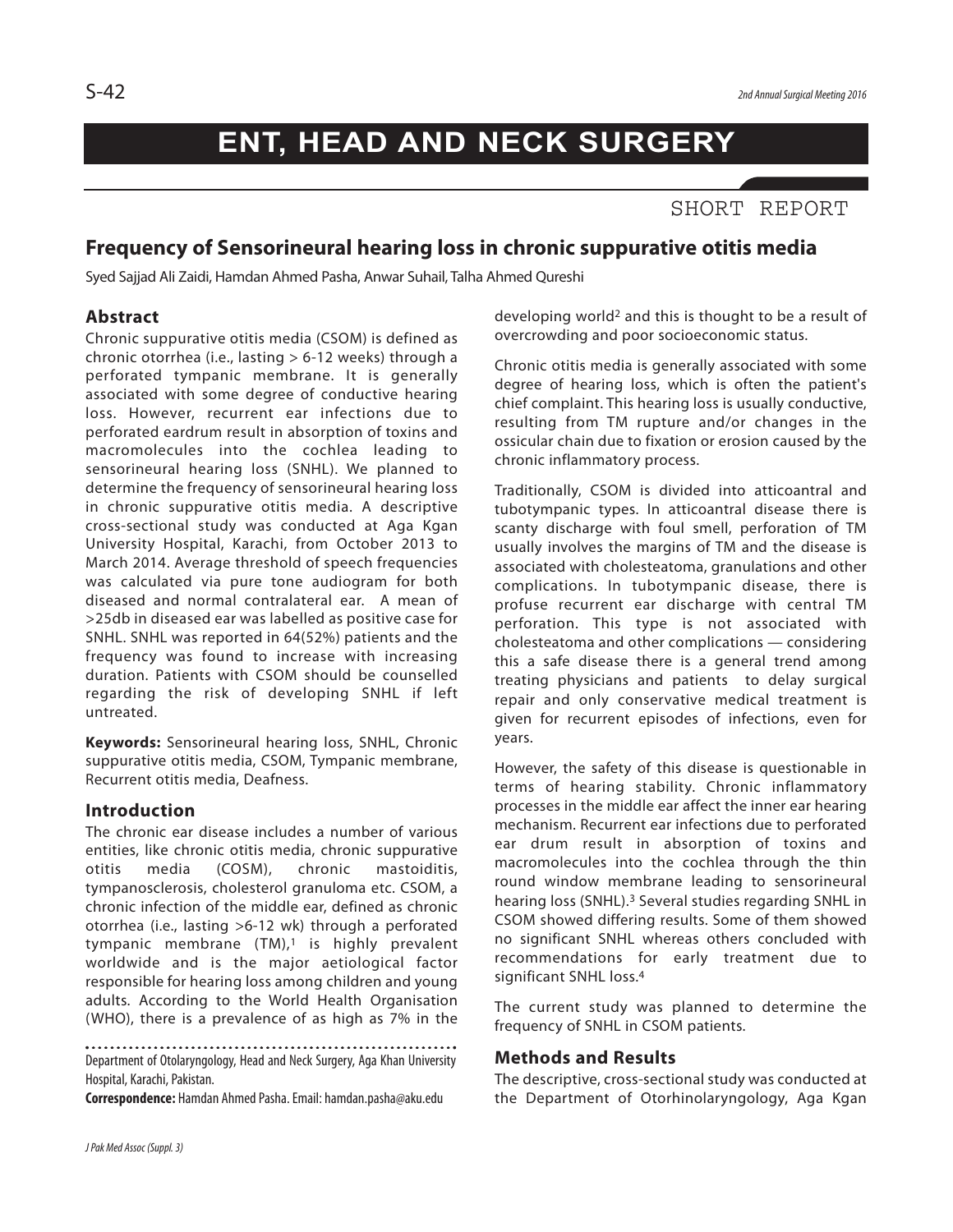**Table-1:** Frequency of hearing loss.

| <b>SNHL</b> | <b>Frequency</b> | Per cent (%) |  |
|-------------|------------------|--------------|--|
| Yes         | 63               |              |  |
| No          | 58               | 48           |  |

**Table-2:** Relationship between duration of disease and sensorineural hearing loss (SNHL).

| <b>Duration in Months</b> | <b>No. of Patients</b> | <b>SNHL</b> |     |
|---------------------------|------------------------|-------------|-----|
|                           |                        | Yes         | No  |
| < 12                      | 60                     | 47%         | 53% |
| $12 - 59$                 | 50                     | 52%         | 48% |
| >60                       | 11                     | 63%         | 37% |

University Hospital (AKUH), Karachi, from October 2013 to March 2014. All patients diagnosed with CSOM aged 6-45 years having previously non-operated ear or having unilateral and tubotympanic type of disease were included. Those with a family history of SNHL, history of ototoxic drugs usage and trauma to the ear were excluded. Also excluded were those with missing data or with audiogram done outside our institution. Patient confidentiality was maintained throughout the study and no harm was reported by any patient during the study.

To control bias, the audiologist was blinded to the diagnosis at the time of performing the audiogram. The average of three speech frequencies was calculated on audiogram and mean <25 decibels, was taken as SNHL positive. The prevalence of SNHL was calculated as frequencies and percentages and the trend of affected patients was compared with the duration of the CSOM. All data was analysed using SPSS 19. SNHL definition was kept as follows.

Of the 121 patients, there were 67(57%) males (57%) and 52(43%) females. The overall mean age was 28±6.3 years (range: 6-45 years).

Sensorineural hearing loss was found in 64(52%) patients (Table-1). Both ears were equally involved and the duration ranged from a minimum of 2 months to almost 8 years with a mean of 18.93±5.8 months. Though statistically non-significant (p>0.05), there was an increasing percentage of patients affected with SNHL as the duration of CSOM increased (Table-2).

#### **Conclusion**

Despite various complications attached with the CSOM which can be very morbid, the very disturbing complication remains the hearing impairment.

Although various studies show the association between the CSOM and SNHL, yet the topic has been controversial. The study was conducted to find the answer for our population regarding this association. In our study great number of patients had SNHL in the diseased ear suffering from CSOM and was found to be reaching up to 52%. In various studies conducted regarding SNHL in CSOM, Paparella<sup>5</sup> found 43%, Kaur<sup>6</sup> had 24% and Levine<sup>7</sup> reported 12% patients developing SNHL.

The frequency of SNHL was found to be 47%, 52% and 100% for less than 1 year, 1 to 5 years and more than 5 years respectively. Sakagami et al<sup>8</sup> also showed that duration does matter. They calculated that age of patient has an impact on ear for SNHL but for the ear with CSOM, SNHL had rapid development at 0.61 dB/year compared to normal ear which developed SNHL at 0.13dB/year. On the contrary, E.S. Kolo<sup>9</sup> concluded that there was no correlation between SNHL and the duration of disease.

A recent study found that CSOM also resulted in clinically significant SNHL, and suggested early surgical treatment of TM perforations. 10

Tympanoplasty is a simple and common otologic surgery, with good anatomic and functional success rate. Our study points out the fact that patients who delay surgical treatment of TM perforations are at a higher risk of developing SNHL as time passes. This is especially applicable in our population where CSOM is prevalent and access to surgical treatment is difficult.

Our study has limitations in terms of small sample size. Also, many patients could have used different local remedies like oil/herbal products for the relief of symptoms and these could have been potential confounders.

#### **Declaration on competing interests:** None to declare.

**Disclaimer:** None.

#### **References**

- 1. Matsuda Y, Kurita T, Ueda Y, Ito S, Nakashima T. Effect of tympanic membrane perforation on middle-ear sound transmission. J Laryngol Otol 2009; 123: 81-9.
- 2. Chronic Suppurative Otitis media: burden of illness and management options. Child and Adolescent Health and Development, Prevention of Blindness and Deafness. World Health Organization. Geneva, Switzerland: 2004; 14-9.
- 3. Schachern P, Tsuprun V, Cureoglu S, Ferrieri P, Briles D, Paparella M, et al. The Round Window Membrane in Otitis Media. Arch Otolaryngol Head Neck Surg 2008; 134: 658-62.